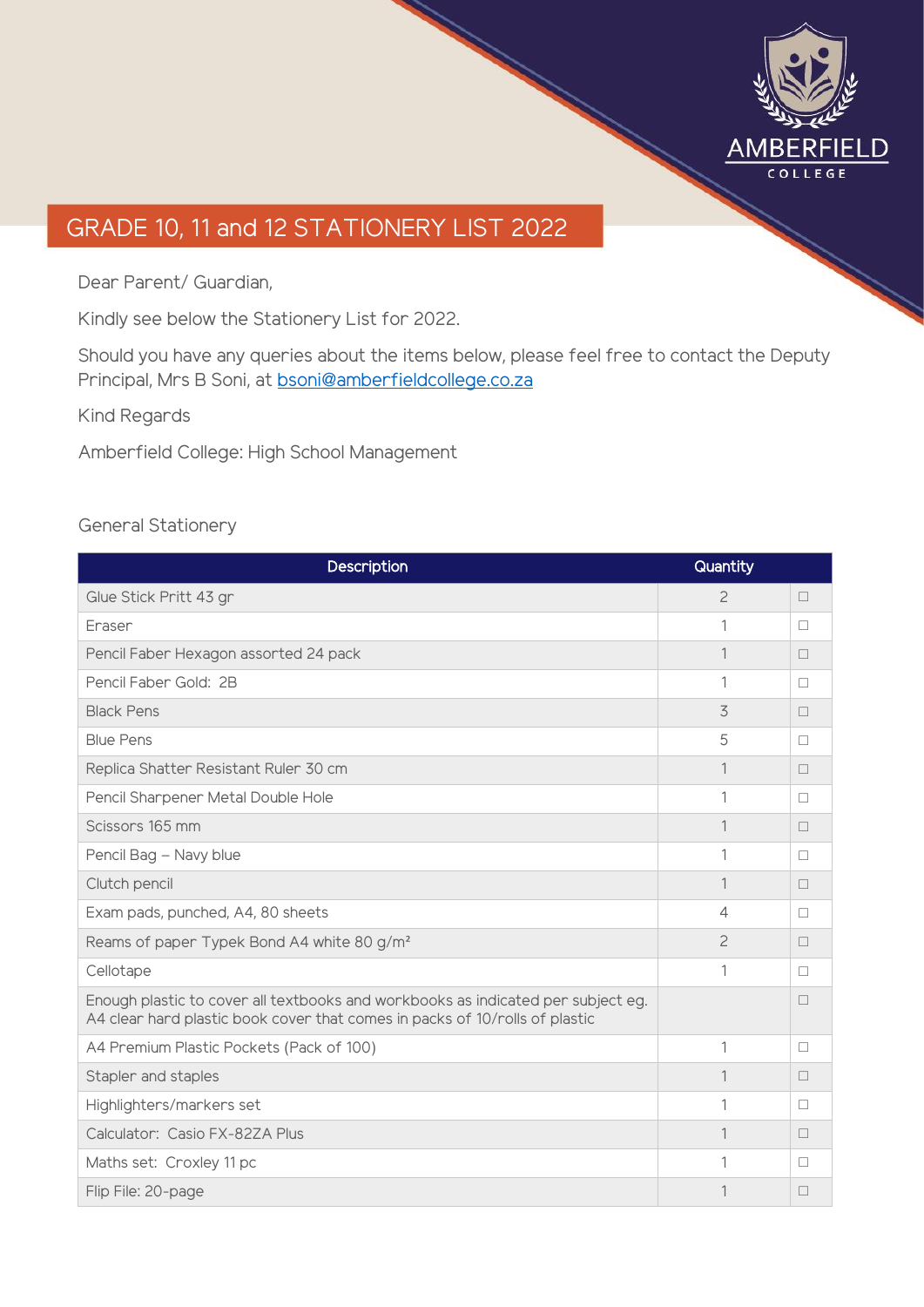| Project boards: pack of 10 |  |
|----------------------------|--|
| Index/thumb sticky notes   |  |

## Accounting

|                             | <b>Quantity</b> |  |
|-----------------------------|-----------------|--|
| F&M 96-page hard cover book |                 |  |
| A4 20 Page Flip File        |                 |  |

#### Afrikaans First Additional Language

|                                  | Quantity |  |
|----------------------------------|----------|--|
| F&M 192-page hard cover book     |          |  |
| A4 Croxley quotation file - Navy |          |  |

#### Business Studies

|                                  | Quantity |  |
|----------------------------------|----------|--|
| F&M 192-page hard cover book     |          |  |
| A4 Croxley quotation file - Navy |          |  |
| A4 20 Page Flip File             |          |  |

#### Computer Applications Technology

|                                  | Quantity |  |
|----------------------------------|----------|--|
| USB Flash Drive (Minimum 4GB)    |          |  |
| F&M 192-page hard cover book     |          |  |
| A4 Croxley quotation file - Navy |          |  |

#### Dramatic Arts

|                                  | Quantity |  |
|----------------------------------|----------|--|
| F&M 96-page hard cover book      |          |  |
| A4 Croxley quotation file - Navy |          |  |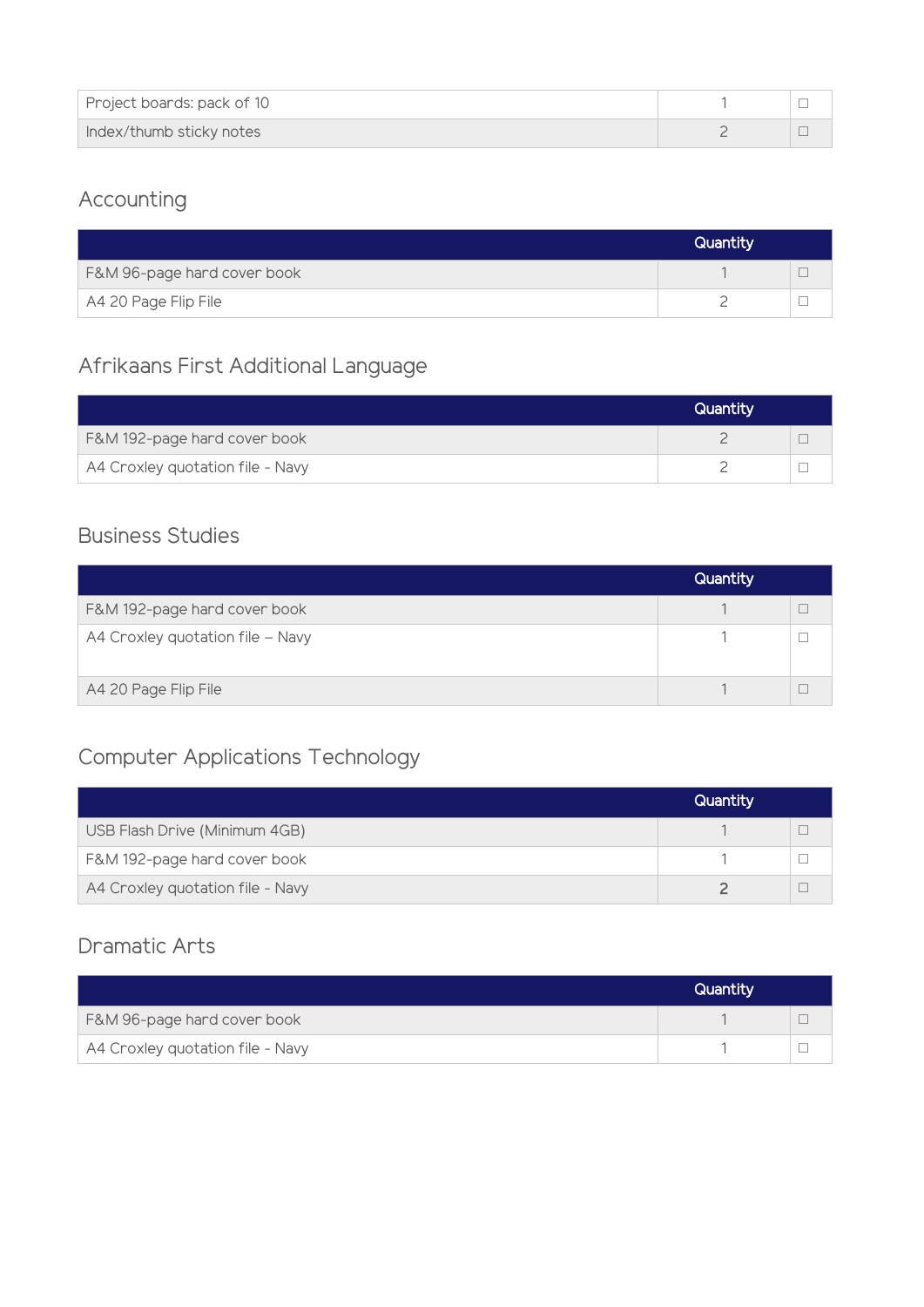#### **Economics**

|                             | Quantity |  |
|-----------------------------|----------|--|
| F&M 96-page hard cover book |          |  |
| A4 20 Page Flip File        |          |  |

# Engineering Graphics and Design

|                                  | <b>Quantity</b> |  |
|----------------------------------|-----------------|--|
| <b>EGD Drawing set</b>           |                 |  |
| Ream of A3 paper                 |                 |  |
| A3 Flip File                     |                 |  |
| A4 Croxley quotation file - Navy |                 |  |

## English Home Language

|                                  | Quantity |  |
|----------------------------------|----------|--|
| F&M 192-page hard cover book     |          |  |
| F&M 72-page soft cover book      |          |  |
| A4 Croxley quotation file - Navy |          |  |

## Geography

|                                  | Quantity |  |
|----------------------------------|----------|--|
| F&M 192-page hard cover book     |          |  |
| A4 Croxley quotation file - Navy |          |  |

## History

|                                  | Quantity |  |
|----------------------------------|----------|--|
| F&M 192-page hard cover book     |          |  |
| A4 Croxley quotation file - Navy |          |  |

#### Hospitality Studies

|                                  | Quantity |  |
|----------------------------------|----------|--|
| F&M 92-page hard cover book      |          |  |
| A4 Croxley quotation file - Navy |          |  |
| A4 Flip File (20 Pockets)        |          |  |
| Apron (Bought at school)         |          |  |
| Dish cloth                       |          |  |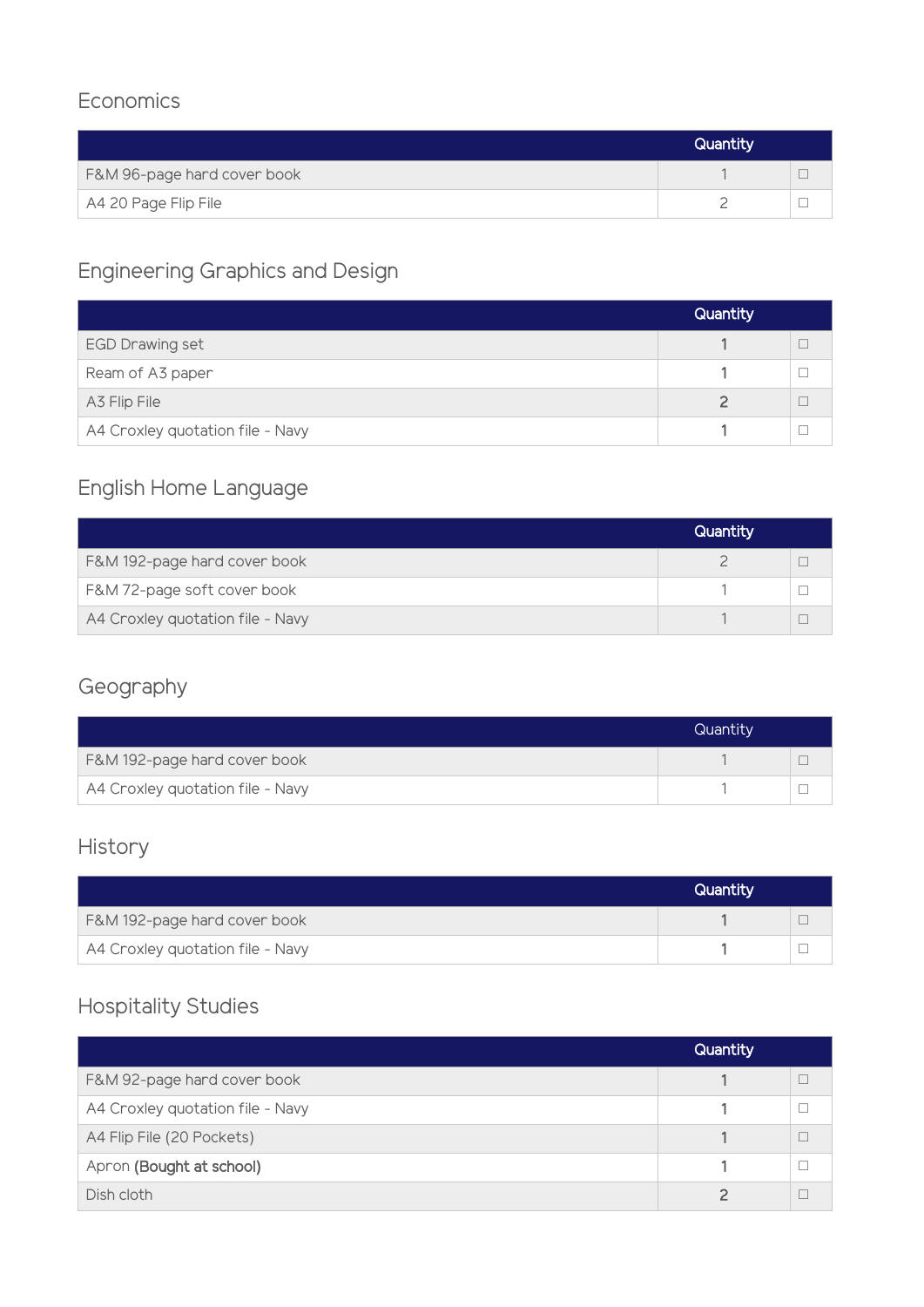| Chef hats (Bought at school) |  |
|------------------------------|--|
| Sponge                       |  |
| Oven mitts                   |  |
| Scourer                      |  |

## Information Technology

|                                                                    | Quantity |  |
|--------------------------------------------------------------------|----------|--|
| USB Flash Drive (Minimum 4GB)                                      |          |  |
| F&M 192-page hard cover book                                       |          |  |
| A4 Croxley quotation file - (Grade 10/11-Navy)<br>(Grade 12-Black) |          |  |

# IsiZulu First Additional Language

|                                  | Quantity |  |
|----------------------------------|----------|--|
| F&M 192-page hard cover book     |          |  |
| A4 Croxley quotation file - Navy |          |  |

#### Life Orientation

|                                  | Quantity |  |
|----------------------------------|----------|--|
| F&M 96-page hard cover book      |          |  |
| A4 Croxley quotation file - Navy |          |  |

#### Life Sciences

| Quantity |  |
|----------|--|
|          |  |
|          |  |
|          |  |

#### Mathematical Literacy

|                                  | Quantity |  |
|----------------------------------|----------|--|
| F&M 192-page hard cover book     |          |  |
| A4 Croxley quotation file - Navy |          |  |